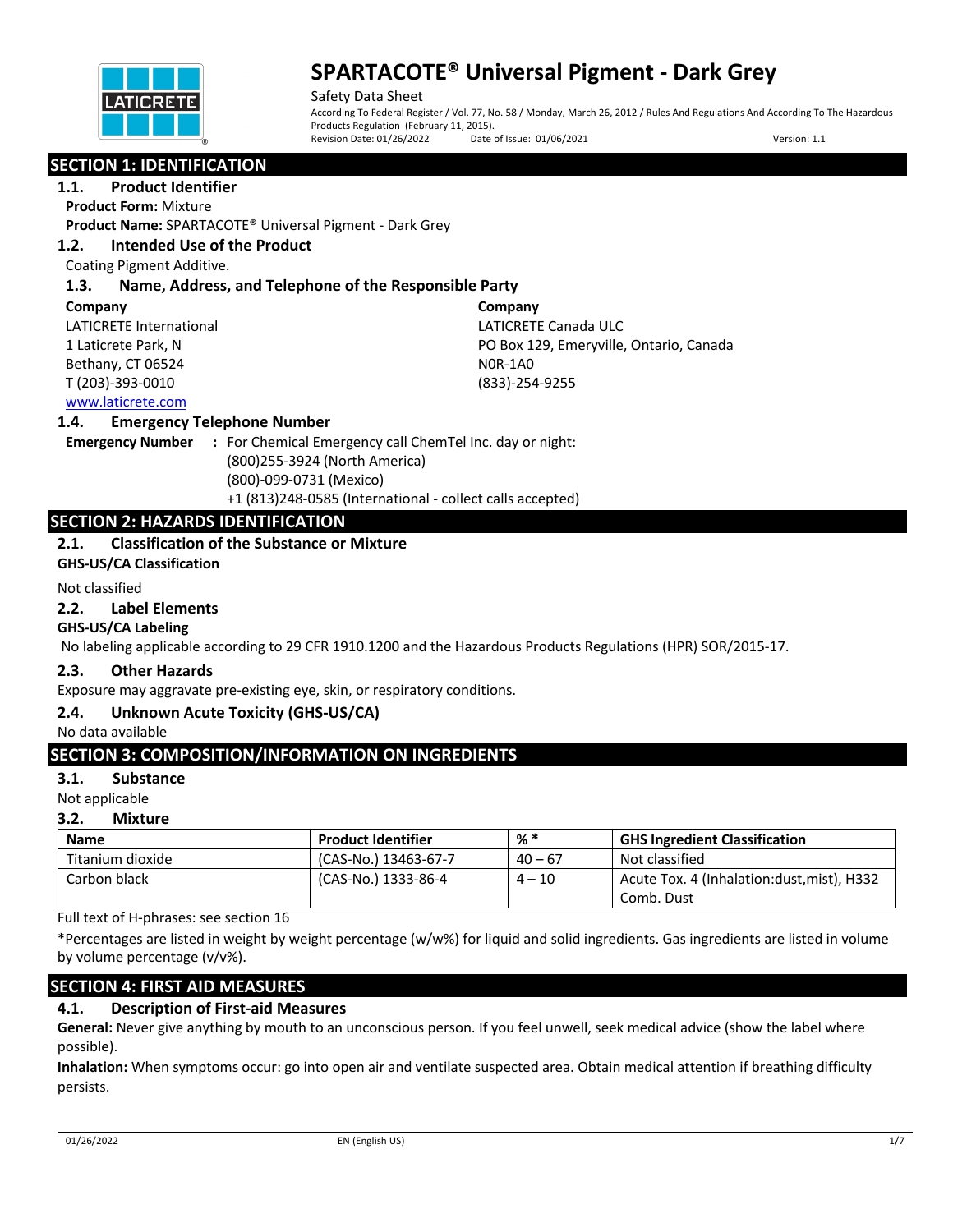#### Safety Data Sheet

According To Federal Register / Vol. 77, No. 58 / Monday, March 26, 2012 / Rules And Regulations And According To The Hazardous Products Regulation (February 11, 2015).

**Skin Contact:** Remove contaminated clothing. Drench affected area with water for at least 5 minutes. Obtain medical attention if irritation develops or persists.

**Eye Contact:** Rinse cautiously with water for at least 5 minutes. Remove contact lenses, if present and easy to do. Continue rinsing. Obtain medical attention if irritation develops or persists.

**Ingestion:** Rinse mouth. Do NOT induce vomiting. Obtain medical attention.

## **4.2. Most Important Symptoms and Effects Both Acute and Delayed**

**General:** Not expected to present a significant hazard under anticipated conditions of normal use.

**Inhalation:** Prolonged exposure may cause irritation.

**Skin Contact:** Prolonged exposure may cause skin irritation.

**Eye Contact:** May cause slight irritation to eyes.

**Ingestion:** Ingestion may cause adverse effects.

**Chronic Symptoms:** None expected under normal conditions of use. However, titanium dioxide and carbon black are dissolved in liquid and are likely not to become airborne. Thus, the hazards usually associated are not applicable to this product.

## **4.3. Indication of Any Immediate Medical Attention and Special Treatment Needed**

If exposed or concerned, get medical advice and attention. If medical advice is needed, have product container or label at hand.

## **SECTION 5: FIRE-FIGHTING MEASURES**

## **5.1. Extinguishing Media**

Suitable Extinguishing Media: Water spray, fog, carbon dioxide (CO<sub>2</sub>), alcohol-resistant foam, or dry chemical. **Unsuitable Extinguishing Media:** Do not use a heavy water stream. Use of heavy stream of water may spread fire.

#### **5.2. Special Hazards Arising From the Substance or Mixture**

**Fire Hazard:** Not considered flammable but may burn at high temperatures.

**Explosion Hazard:** Product is not explosive.

**Reactivity:** Hazardous reactions will not occur under normal conditions.

#### **5.3. Advice for Firefighters**

**Precautionary Measures Fire:** Exercise caution when fighting any chemical fire.

**Firefighting Instructions:** Use water spray or fog for cooling exposed containers.

**Protection During Firefighting:** Do not enter fire area without proper protective equipment, including respiratory protection.

Hazardous Combustion Products: Metal oxide fumes. Carbon oxides (CO, CO<sub>2</sub>).

**Other Information:** Do not allow run-off from fire fighting to enter drains or water courses.

#### **5.4. Reference to Other Sections**

#### Refer to Section 9 for flammability properties.

## **SECTION 6: ACCIDENTAL RELEASE MEASURES**

## **6.1. Personal Precautions, Protective Equipment and Emergency Procedures**

**General Measures:** Avoid breathing (vapor, mist, spray). Avoid prolonged contact with eyes, skin and clothing.

#### **6.1.1. For Non-Emergency Personnel**

**Protective Equipment:** Use appropriate personal protective equipment (PPE).

**Emergency Procedures:** Evacuate unnecessary personnel.

#### **6.1.2. For Emergency Personnel**

**Protective Equipment:** Equip cleanup crew with proper protection.

**Emergency Procedures:** Upon arrival at the scene, a first responder is expected to recognize the presence of dangerous goods, protect oneself and the public, secure the area, and call for the assistance of trained personnel as soon as conditions permit. Ventilate area.

## **6.2. Environmental Precautions**

Prevent entry to sewers and public waters. Avoid release to the environment.

## **6.3. Methods and Materials for Containment and Cleaning Up**

**For Containment:** Contain any spills with dikes or absorbents to prevent migration and entry into sewers or streams.

**Methods for Cleaning Up:** Clean up spills immediately and dispose of waste safely. Transfer spilled material to a suitable container for disposal. Contact competent authorities after a spill. Avoid the use of Cellulose, Mineral, and Clay-Based absorbents.

#### **6.4. Reference to Other Sections**

See Section 8 for exposure controls and personal protection and Section 13 for disposal considerations.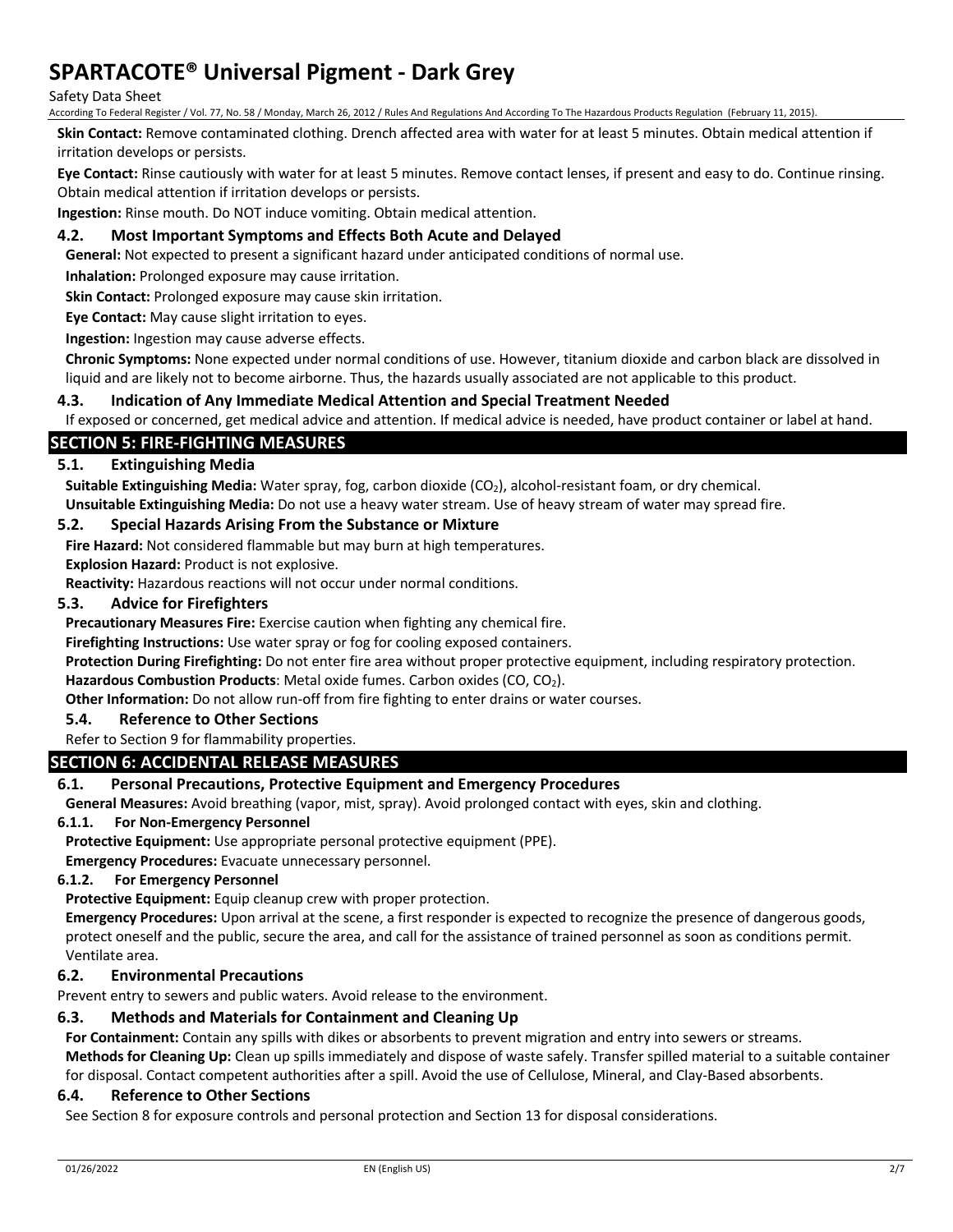Safety Data Sheet

According To Federal Register / Vol. 77, No. 58 / Monday, March 26, 2012 / Rules And Regulations And According To The Hazardous Products Regulation (February 11, 2015).

## **SECTION 7: HANDLING AND STORAGE**

## **7.1. Precautions for Safe Handling**

**Precautions for Safe Handling:** Wash hands and other exposed areas with mild soap and water before eating, drinking or smoking and when leaving work. Avoid breathing vapors, mist, spray. Avoid contact with skin, eyes and clothing.

**Hygiene Measures:** Handle in accordance with good industrial hygiene and safety procedures.

## **7.2. Conditions for Safe Storage, Including Any Incompatibilities**

**Technical Measures:** Comply with applicable regulations.

**Storage Conditions:** Keep container closed when not in use. Store in a dry, cool place. Keep/Store away from direct sunlight, extremely high or low temperatures and incompatible materials.

**Incompatible Materials:** Alkali metals. Strong acids, strong bases, strong oxidizers and reducing agents.

## **7.3. Specific End Use(s)**

#### Coating Pigment Additive.

## **SECTION 8: EXPOSURE CONTROLS/PERSONAL PROTECTION**

#### **8.1. Control Parameters**

For substances listed in section 3 that are not listed here, there are no established exposure limits from the manufacturer, supplier, importer, or the appropriate advisory agency including: ACGIH (TLV), AIHA (WEEL), NIOSH (REL), OSHA (PEL), or Canadian provincial governments.

| Titanium dioxide (13463-67-7)      |                                      |                                                                  |  |  |
|------------------------------------|--------------------------------------|------------------------------------------------------------------|--|--|
| <b>USA ACGIH</b>                   | ACGIH TWA $(mg/m3)$                  | 10 mg/m <sup>3</sup>                                             |  |  |
| <b>USA ACGIH</b>                   | <b>ACGIH chemical category</b>       | Not Classifiable as a Human Carcinogen                           |  |  |
| <b>USA OSHA</b>                    | OSHA PEL (TWA) (mg/m <sup>3</sup> )  | 15 mg/m <sup>3</sup> (total dust)                                |  |  |
| <b>USA NIOSH</b>                   | NIOSH REL (TWA) (mg/m <sup>3</sup> ) | 2.4 mg/m <sup>3</sup> (CIB 63-fine)                              |  |  |
|                                    |                                      | 0.3 mg/m <sup>3</sup> (CIB 63-ultrafine, including engineered    |  |  |
|                                    |                                      | nanoscale)                                                       |  |  |
| <b>USA IDLH</b>                    | US IDLH $(mg/m3)$                    | 5000 mg/m <sup>3</sup>                                           |  |  |
| Alberta                            | OEL TWA (mg/m <sup>3</sup> )         | 10 mg/m $3$                                                      |  |  |
| <b>British Columbia</b>            | OEL TWA (mg/m <sup>3</sup> )         | 10 mg/m <sup>3</sup> (total dust)                                |  |  |
|                                    |                                      | 3 mg/m <sup>3</sup> (respirable fraction)                        |  |  |
| <b>Manitoba</b>                    | OEL TWA (mg/m <sup>3</sup> )         | 10 mg/m $3$                                                      |  |  |
| <b>New Brunswick</b>               | OEL TWA (mg/m <sup>3</sup> )         | 10 mg/m $3$                                                      |  |  |
| <b>Newfoundland &amp; Labrador</b> | OEL TWA (mg/m <sup>3</sup> )         | 10 mg/m $3$                                                      |  |  |
| <b>Nova Scotia</b>                 | OEL TWA (mg/m <sup>3</sup> )         | 10 mg/m $3$                                                      |  |  |
| <b>Nunavut</b>                     | OEL STEL (mg/m <sup>3</sup> )        | 20 mg/m $3$                                                      |  |  |
| <b>Nunavut</b>                     | OEL TWA (mg/m <sup>3</sup> )         | $10 \text{ mg/m}^3$                                              |  |  |
| <b>Northwest Territories</b>       | OEL STEL (mg/m <sup>3</sup> )        | 20 mg/m $3$                                                      |  |  |
| <b>Northwest Territories</b>       | OEL TWA (mg/m <sup>3</sup> )         | $10 \text{ mg/m}^3$                                              |  |  |
| Ontario                            | OEL TWA (mg/m <sup>3</sup> )         | 10 mg/m $3$                                                      |  |  |
| <b>Prince Edward Island</b>        | OEL TWA (mg/m <sup>3</sup> )         | 10 mg/m $3$                                                      |  |  |
| Québec                             | VEMP ( $mg/m3$ )                     | 10 mg/m <sup>3</sup> (containing no Asbestos and <1% Crystalline |  |  |
|                                    |                                      | silica-total dust)                                               |  |  |
| Saskatchewan                       | OEL STEL (mg/m <sup>3</sup> )        | 20 mg/m $3$                                                      |  |  |
| Saskatchewan                       | OEL TWA (mg/m <sup>3</sup> )         | 10 mg/m $3$                                                      |  |  |
| Yukon                              | OEL STEL (mg/m <sup>3</sup> )        | 20 mg/m $3$                                                      |  |  |
| Yukon                              | OEL TWA (mg/m <sup>3</sup> )         | 30 mppcf                                                         |  |  |
|                                    |                                      | 10 mg/m $3$                                                      |  |  |
| Carbon black (1333-86-4)           |                                      |                                                                  |  |  |
| <b>USA ACGIH</b>                   | ACGIH TWA (mg/m <sup>3</sup> )       | 3 mg/m <sup>3</sup> (inhalable particulate matter)               |  |  |
| <b>USA ACGIH</b>                   | <b>ACGIH chemical category</b>       | Confirmed Animal Carcinogen with Unknown Relevance to            |  |  |
|                                    |                                      | <b>Humans</b>                                                    |  |  |
| <b>USA OSHA</b>                    | OSHA PEL (TWA) (mg/m <sup>3</sup> )  | 3.5 mg/ $m3$                                                     |  |  |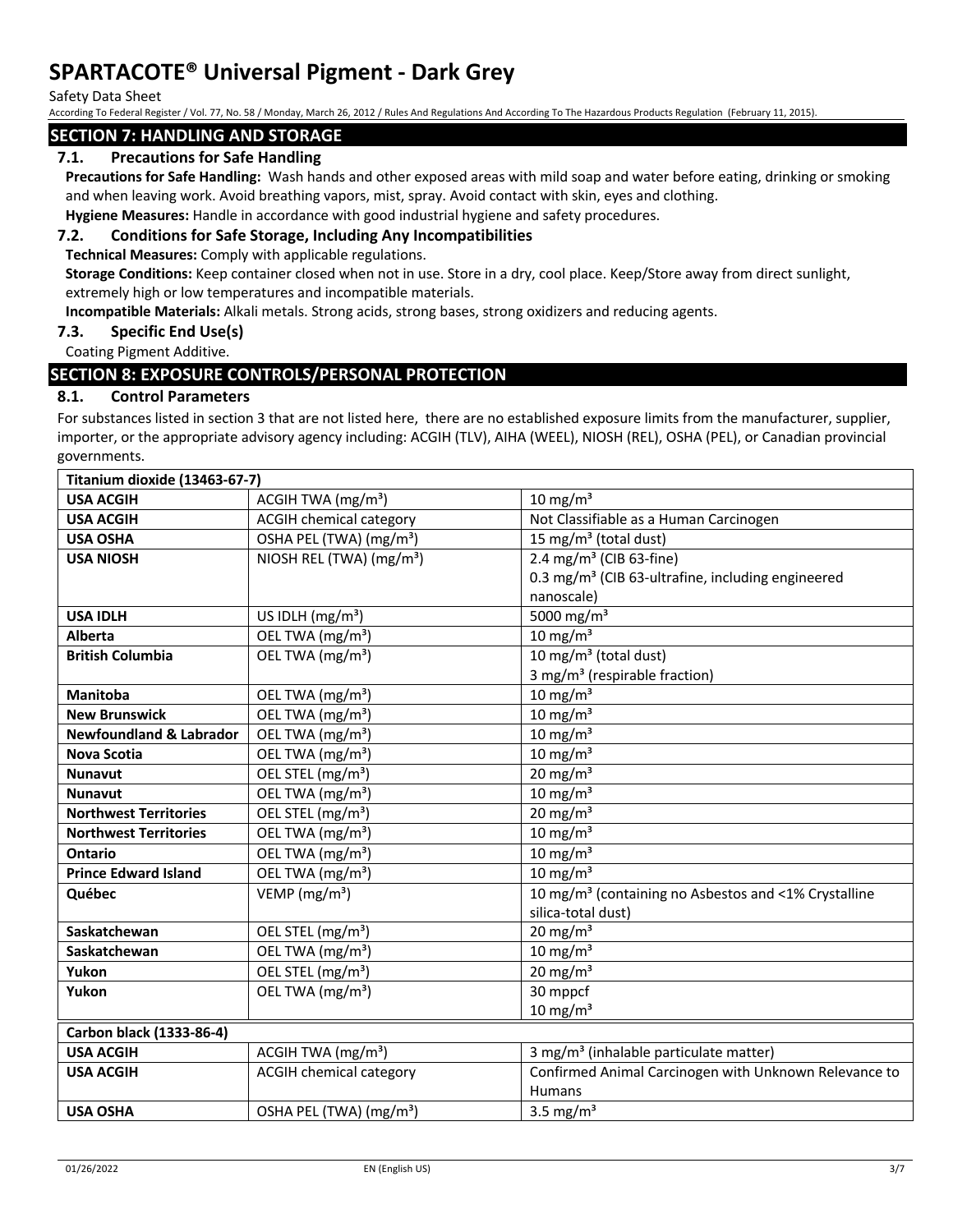Safety Data Sheet

According To Federal Register / Vol. 77, No. 58 / Monday, March 26, 2012 / Rules And Regulations And According To The Hazardous Products Regulation (February 11, 2015).

| <b>USA NIOSH</b>                   | NIOSH REL (TWA) (mg/m <sup>3</sup> ) | 3.5 mg/ $m3$                                                             |
|------------------------------------|--------------------------------------|--------------------------------------------------------------------------|
|                                    |                                      | $0.1 \,\mathrm{mg/m^3}$ (Carbon black in presence of Polycyclic aromatic |
|                                    |                                      | hydrocarbons)                                                            |
| <b>USA IDLH</b>                    | US IDLH $(mg/m3)$                    | 1750 mg/m <sup>3</sup>                                                   |
| <b>Alberta</b>                     | OEL TWA (mg/m <sup>3</sup> )         | 3.5 mg/ $m3$                                                             |
| <b>British Columbia</b>            | OEL TWA (mg/m <sup>3</sup> )         | 3 mg/m <sup>3</sup> (inhalable)                                          |
| <b>Manitoba</b>                    | OEL TWA (mg/m <sup>3</sup> )         | 3 mg/m <sup>3</sup> (inhalable particulate matter)                       |
| <b>New Brunswick</b>               | OEL TWA (mg/m <sup>3</sup> )         | 3.5 mg/m <sup>3</sup>                                                    |
| <b>Newfoundland &amp; Labrador</b> | OEL TWA (mg/m <sup>3</sup> )         | 3 mg/m <sup>3</sup> (inhalable particulate matter)                       |
| Nova Scotia                        | OEL TWA (mg/m <sup>3</sup> )         | 3 mg/m <sup>3</sup> (inhalable particulate matter)                       |
| <b>Nunavut</b>                     | OEL STEL (mg/m <sup>3</sup> )        | 7 mg/m $3$                                                               |
| <b>Nunavut</b>                     | OEL TWA (mg/m <sup>3</sup> )         | 3.5 mg/m <sup>3</sup>                                                    |
| <b>Northwest Territories</b>       | OEL STEL (mg/m <sup>3</sup> )        | 7 mg/m $3$                                                               |
| <b>Northwest Territories</b>       | OEL TWA (mg/m <sup>3</sup> )         | 3.5 mg/m <sup>3</sup>                                                    |
| Ontario                            | OEL TWA (mg/m <sup>3</sup> )         | 3 mg/m <sup>3</sup> (inhalable particulate matter)                       |
| <b>Prince Edward Island</b>        | OEL TWA (mg/m <sup>3</sup> )         | 3 mg/m <sup>3</sup> (inhalable particulate matter)                       |
| Québec                             | VEMP ( $mg/m3$ )                     | 3 mg/m <sup>3</sup> (inhalable dust)                                     |
| <b>Saskatchewan</b>                | OEL STEL (mg/m <sup>3</sup> )        | 7 mg/m $3$                                                               |
| Saskatchewan                       | OEL TWA (mg/m <sup>3</sup> )         | 3.5 mg/ $m3$                                                             |
| Yukon                              | OEL STEL (mg/m <sup>3</sup> )        | 7 mg/m $3$                                                               |
| Yukon                              | OEL TWA (mg/m <sup>3</sup> )         | 3.5 mg/ $m3$                                                             |

#### **8.2. Exposure Controls**

**Appropriate Engineering Controls:** Suitable eye/body wash equipment should be available in the vicinity of any potential exposure. Ensure adequate ventilation, especially in confined areas. Ensure all national/local regulations are observed.

**Personal Protective Equipment:** Gloves. Protective clothing. Protective goggles.



**Materials for Protective Clothing:** Chemically resistant materials and fabrics.

**Hand Protection:** Wear protective gloves.

**Eye and Face Protection:** Chemical safety goggles.

**Skin and Body Protection:** Wear suitable protective clothing.

**Respiratory Protection:** If exposure limits are exceeded or irritation is experienced, approved respiratory protection should be worn. In case of inadequate ventilation, oxygen deficient atmosphere, or where exposure levels are not known wear approved respiratory protection.

**Other Information:** When using, do not eat, drink or smoke.

# **SECTION 9: PHYSICAL AND CHEMICAL PROPERTIES**

**9.1. Information on Basic Physical and Chemical Properties**

| <b>Physical State</b>            | $\ddot{\cdot}$       | Liquid        |
|----------------------------------|----------------------|---------------|
| Appearance                       | $\ddot{\cdot}$       | Dark Grey     |
| Odor                             |                      | Not available |
| <b>Odor Threshold</b>            |                      | Not available |
| рH                               | $\ddot{\phantom{a}}$ | Not available |
| <b>Evaporation Rate</b>          | $\ddot{\cdot}$       | Not available |
| <b>Melting Point</b>             | $\ddot{\cdot}$       | Not available |
| <b>Freezing Point</b>            | $\ddot{\cdot}$       | Not available |
| <b>Boiling Point</b>             | $\ddot{\cdot}$       | Not available |
| <b>Flash Point</b>               | $\ddot{\cdot}$       | Not available |
| <b>Auto-ignition Temperature</b> | $\ddot{\cdot}$       | Not available |
| <b>Decomposition Temperature</b> | $\ddot{\phantom{a}}$ | Not available |
|                                  |                      |               |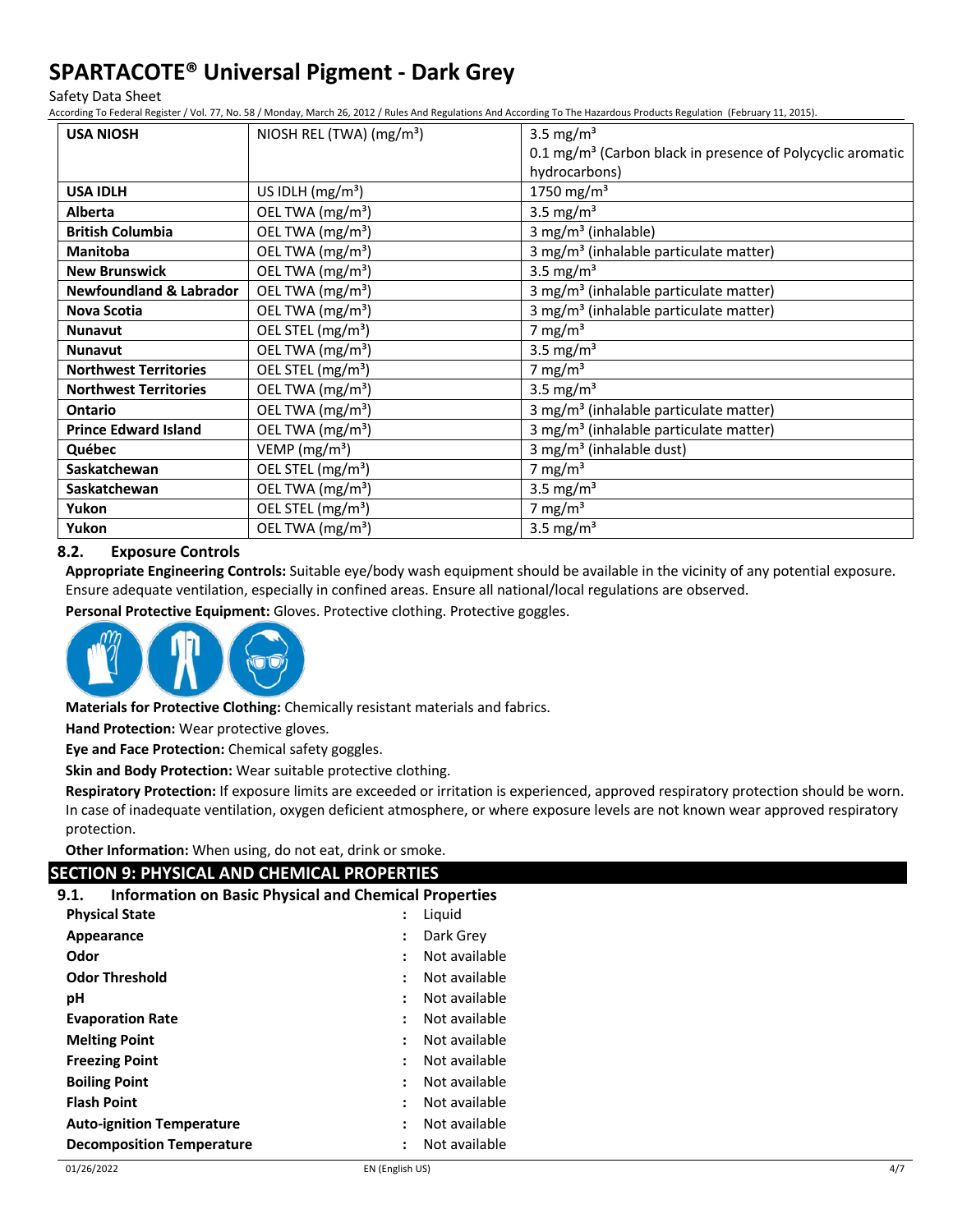Safety Data Sheet

According To Federal Register / Vol. 77, No. 58 / Monday, March 26, 2012 / Rules And Regulations And According To The Hazardous Products Regulation (February 11, 2015).

| Flammability (solid, gas)                     |                      | Not applicable   |
|-----------------------------------------------|----------------------|------------------|
| Lower Flammable Limit                         | :                    | Not available    |
| Upper Flammable Limit                         |                      | Not available    |
| <b>Vapor Pressure</b>                         | $\ddot{\phantom{a}}$ | Not available    |
| Relative Vapor Density at 20°C                |                      | Not available    |
| <b>Relative Density</b>                       | $\ddot{\cdot}$       | Not available    |
| <b>Specific Gravity</b>                       | $\cdot$              | $1.692 - 1.712$  |
| <b>Solubility</b>                             | $\ddot{\cdot}$       | Water: Insoluble |
| <b>Partition Coefficient: N-Octanol/Water</b> | $\ddot{\phantom{a}}$ | Not available    |
| <b>Viscosity</b>                              |                      | Not available    |

## **SECTION 10: STABILITY AND REACTIVITY**

**10.1. Reactivity:** Hazardous reactions will not occur under normal conditions.

- **10.2. Chemical Stability:** Stable under recommended handling and storage conditions (see section 7).
- **10.3. Possibility of Hazardous Reactions:** Hazardous polymerization will not occur.
- **10.4. Conditions to Avoid:** Direct sunlight, extremely high or low temperatures, and incompatible materials.
- **10.5. Incompatible Materials:** Alkali metals. Strong acids, strong bases, strong oxidizers and reducing agents.
- **10.6. Hazardous Decomposition Products:** Thermal decomposition may produce: Carbon oxides (CO, CO<sub>2</sub>). Metal oxides.

## **SECTION 11: TOXICOLOGICAL INFORMATION**

## **11.1. Information on Toxicological Effects - Product**

**Acute Toxicity (Oral):** Not classified

**Acute Toxicity (Dermal):** Not classified

**Acute Toxicity (Inhalation):** Not classified

**LD50 and LC50 Data:** Not available

**Skin Corrosion/Irritation:** Not classified

**Eye Damage/Irritation:** Not classified

**Respiratory or Skin Sensitization:** Not classified

**Germ Cell Mutagenicity:** Not classified

#### **Carcinogenicity:** Not classified

**Specific Target Organ Toxicity (Repeated Exposure):** Not classified.

**Reproductive Toxicity:** Not classified

**Specific Target Organ Toxicity (Single Exposure):** Not classified

**Aspiration Hazard:** Not classified

**Symptoms/Injuries After Inhalation:** Prolonged exposure may cause irritation.

**Symptoms/Injuries After Skin Contact:** Prolonged exposure may cause skin irritation.

**Symptoms/Injuries After Eye Contact:** May cause slight irritation to eyes.

**Symptoms/Injuries After Ingestion:** Ingestion may cause adverse effects.

**Chronic Symptoms:** None expected under normal conditions of use. However, titanium dioxide and carbon black are dissolved in liquid and are likely not to become airborne. Thus, the hazards usually associated are not applicable to this product.

## **11.2. Information on Toxicological Effects - Ingredient(s)**

**LD50 and LC50 Data:**

| Titanium dioxide (13463-67-7)                    |                                                |
|--------------------------------------------------|------------------------------------------------|
| <b>LD50 Oral Rat</b>                             | $>10000$ mg/kg                                 |
| Carbon black (1333-86-4)                         |                                                |
| LD50 Oral Rat                                    | > 8000 mg/kg                                   |
| <b>LC50 Inhalation Rat</b>                       | $>$ 4.6 mg/m <sup>3</sup> (Exposure time: 4 h) |
| ATE US/CA (dust, mist)                           | 1.50 mg/l/4h                                   |
| Titanium dioxide (13463-67-7)                    |                                                |
| <b>IARC Group</b>                                | 2B                                             |
| <b>OSHA Hazard Communication Carcinogen List</b> | In OSHA Hazard Communication Carcinogen list.  |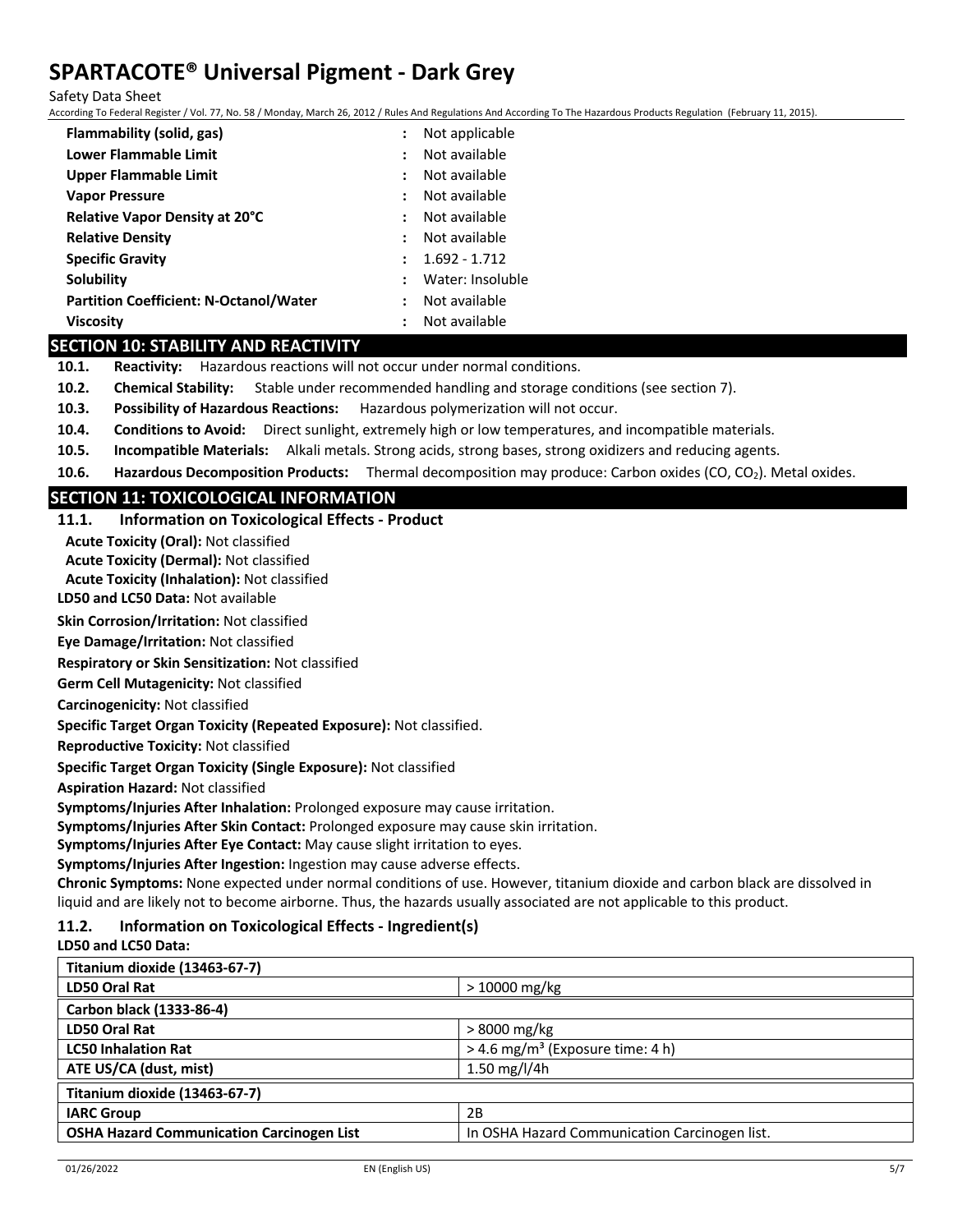Safety Data Sheet

According To Federal Register / Vol. 77, No. 58 / Monday, March 26, 2012 / Rules And Regulations And According To The Hazardous Products Regulation (February 11, 2015).

| Carbon black (1333-86-4)                                                                                                             |                                                          |                  |                                                                                                                                      |
|--------------------------------------------------------------------------------------------------------------------------------------|----------------------------------------------------------|------------------|--------------------------------------------------------------------------------------------------------------------------------------|
| <b>IARC Group</b>                                                                                                                    |                                                          |                  | 2B                                                                                                                                   |
| <b>OSHA Hazard Communication Carcinogen List</b>                                                                                     |                                                          |                  | In OSHA Hazard Communication Carcinogen list.                                                                                        |
| <b>SECTION 12: ECOLOGICAL INFORMATION</b>                                                                                            |                                                          |                  |                                                                                                                                      |
| 12.1.<br>Toxicity No additional information available                                                                                |                                                          |                  |                                                                                                                                      |
| Carbon black (1333-86-4)                                                                                                             |                                                          |                  |                                                                                                                                      |
| EC50 Daphnia 1                                                                                                                       |                                                          |                  | 5600 mg/l (Exposure time: 24 h - Species: Daphnia magna)                                                                             |
| 12.2.                                                                                                                                | <b>Persistence and Degradability</b>                     |                  |                                                                                                                                      |
| SPARTACOTE <sup>®</sup> Universal Pigment - Dark Grey                                                                                |                                                          |                  |                                                                                                                                      |
|                                                                                                                                      | <b>Persistence and Degradability</b><br>Not established. |                  |                                                                                                                                      |
| <b>Bioaccumulative Potential</b><br>12.3.                                                                                            |                                                          |                  |                                                                                                                                      |
| SPARTACOTE® Universal Pigment - Dark Grey                                                                                            |                                                          |                  |                                                                                                                                      |
| <b>Bioaccumulative Potential</b>                                                                                                     |                                                          | Not established. |                                                                                                                                      |
| <b>Mobility in Soil</b><br>12.4.                                                                                                     | Not available                                            |                  |                                                                                                                                      |
| <b>Other Adverse Effects</b><br>12.5.                                                                                                |                                                          |                  |                                                                                                                                      |
| <b>Other Information:</b> Avoid release to the environment.                                                                          |                                                          |                  |                                                                                                                                      |
| <b>SECTION 13: DISPOSAL CONSIDERATIONS</b>                                                                                           |                                                          |                  |                                                                                                                                      |
| Waste treatment methods<br>13.1.                                                                                                     |                                                          |                  |                                                                                                                                      |
| Waste Disposal Recommendations: Dispose of contents/container in accordance with local, regional, national, territorial, provincial, |                                                          |                  |                                                                                                                                      |
| and international regulations.                                                                                                       |                                                          |                  |                                                                                                                                      |
|                                                                                                                                      |                                                          |                  | <b>Ecology - Waste Materials:</b> Avoid release to the environment This material is hazardous to the aquatic environment Keep out of |

**Ecology - Waste Materials:** Avoid release to the environment. This material is hazardous to the aquatic environment. Keep out of sewers and waterways.

## **SECTION 14: TRANSPORT INFORMATION**

The shipping description(s) stated herein were prepared in accordance with certain assumptions at the time the SDS was authored, and can vary based on a number of variables that may or may not have been known at the time the SDS was issued.

- 14.1. In Accordance with DOT Not regulated for transport
- **14.2. In Accordance with IMDG** Not regulated for transport
- 14.3. In Accordance with IATA Not regulated for transport
- 14.4. In Accordance with TDG Not regulated for transport

## **SECTION 15: REGULATORY INFORMATION**

## **15.1. US Federal Regulations**

**Titanium dioxide (13463-67-7)**

Listed on the United States TSCA (Toxic Substances Control Act) inventory

**Carbon black (1333-86-4)**

Listed on the United States TSCA (Toxic Substances Control Act) inventory

# **15.2. US State Regulations**

# **California Proposition 65**

**WARNING:** This product can expose you to Carbon black, which is known to the State of California to cause cancer. For more information go to www.P65Warnings.ca.gov.

| <b>Chemical Name (CAS No.)</b>                             | Carcinogenicity | <b>Developmental</b> | <b>Female Reproductive</b> | <b>Male Reproductive</b> |
|------------------------------------------------------------|-----------------|----------------------|----------------------------|--------------------------|
|                                                            |                 | <b>Toxicity</b>      | <b>Toxicity</b>            | <b>Toxicity</b>          |
| Titanium dioxide (13463-67-7)                              |                 |                      |                            |                          |
| Carbon black (1333-86-4)                                   |                 |                      |                            |                          |
| Titanium dioxide (13463-67-7)                              |                 |                      |                            |                          |
| U.S. - New Jersey - Right to Know Hazardous Substance List |                 |                      |                            |                          |
| U.S. - Pennsylvania - RTK (Right to Know) List             |                 |                      |                            |                          |
| U.S. - Massachusetts - Right To Know List                  |                 |                      |                            |                          |
| Carbon black (1333-86-4)                                   |                 |                      |                            |                          |

 $\sqrt{N}$